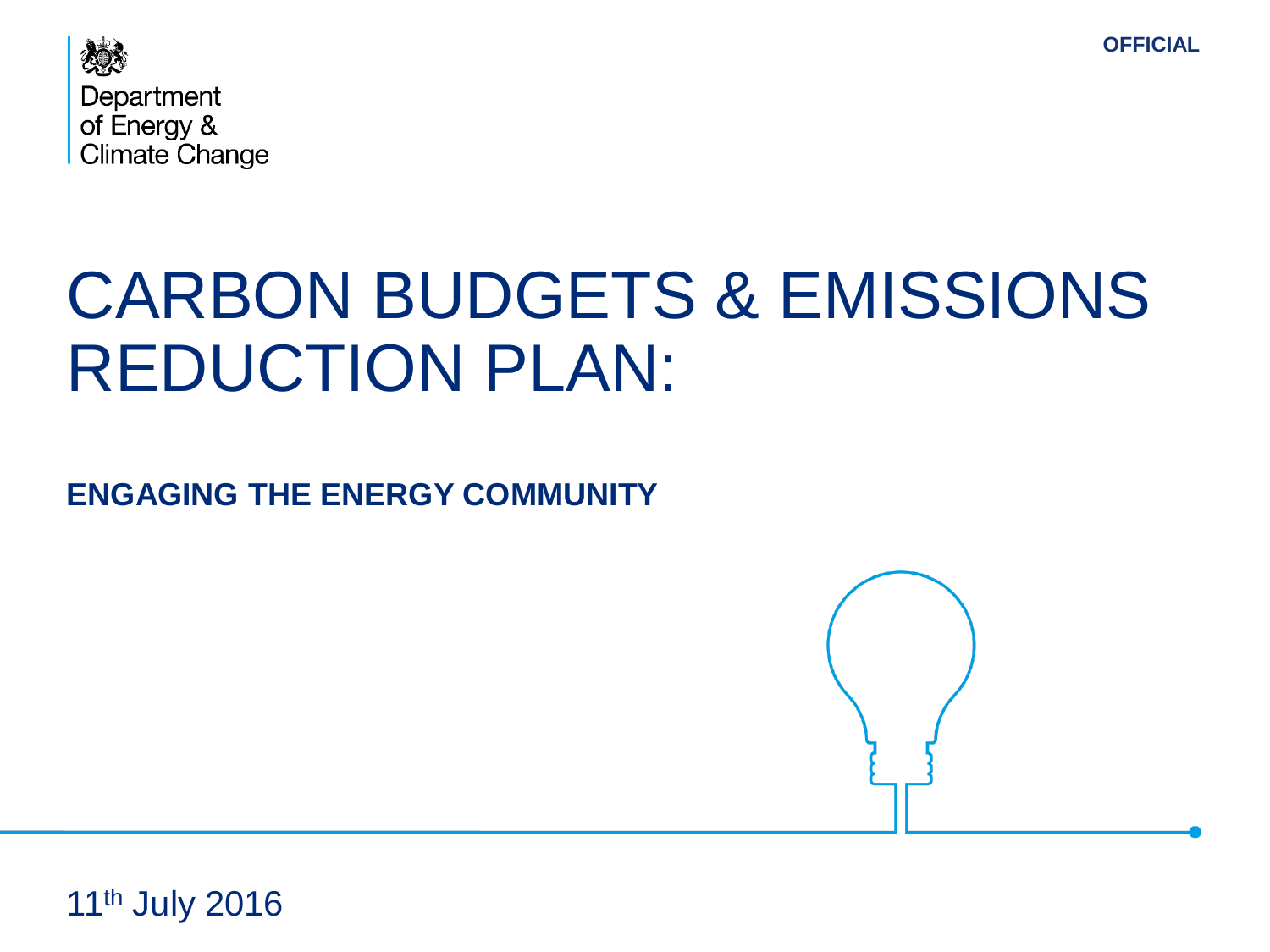## Getting to 2050

- The **fifth carbon budget is a world leading carbon reduction target** and it demonstrates our commitment to tackling climate change.
- The announcement of the level has been warmly welcomed and we are **keen to work with partners on how we meet the target.**



**OFFICIAL**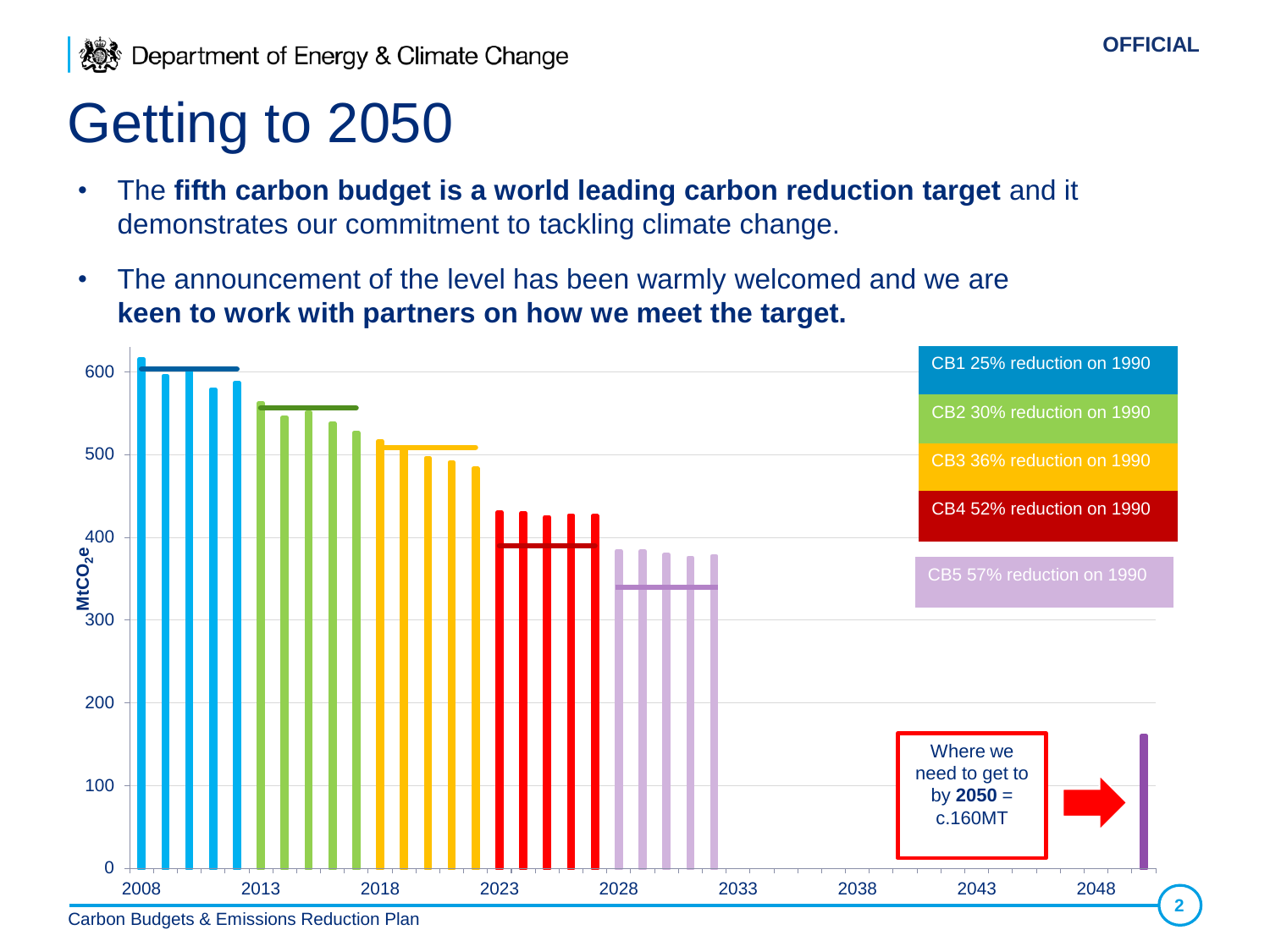

## The challenge: emissions reduction plan

- **Focus across government** on developing our emissions reduction plan;
- **Scale of this challenge** was emphasised by Committee on Climate Change's recent 2016 Progress Report;
- Emissions reduction plan address how to decarbonise **all sectors** out to 2032 but also 2050;
- Particular challenges in the field of **heat/buildings and transport**;
- Exploring **new proposals** & **scenarios** for what different versions of meeting 5th carbon budget might look like;
- **Learnt lessons** from previous policies (say on buildings) that we need to be sensitive to the range of barriers;
- What are the **opportunities** and can we maximise co-benefits?
- A **shared challenge**: industry and business need to have the confidence to invest and innovate – keen to hear from you.